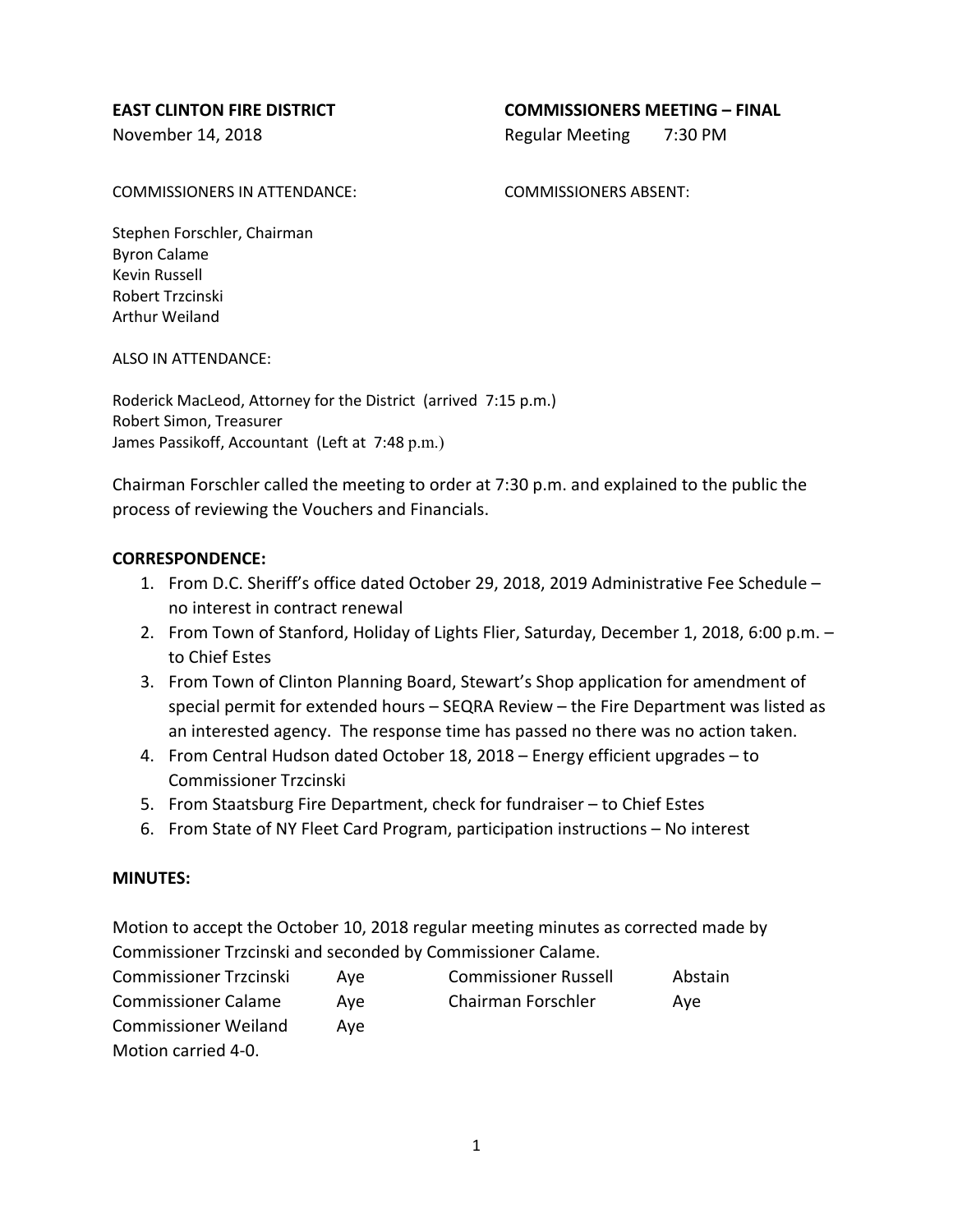# **FINANCIALS:**

Having reviewed the vouchers, a motion to pay the bills per the abstract dated as of November 14, 2018 made by Commissioner Trzcinski and seconded by Commissioner Russell with the addition of check 2531 in the amount of \$261.50. Mr. Simon will send out a new abstract to include this additional check. Chairman Forschler noted monies to McClane Ford will be expended from the equipment purchase fund.

| <b>Commissioner Weiland</b>   | Ave | <b>Commissioner Russell</b> | Ave |
|-------------------------------|-----|-----------------------------|-----|
| <b>Commissioner Trzcinski</b> | Ave | Chairman Forschler          | Ave |
| <b>Commissioner Calame</b>    | Ave |                             |     |
| Motion carried 5-0.           |     |                             |     |

Motion to accept the bank statement for the period ending on October 31, 2018 and in agreement with that noted on balance sheet as put forward by Mr. Passikoff with no exceptions made by Chairman Forschler and seconded by Commissioner Weiland.

| <b>Commissioner Calame</b>  | Ave | <b>Commissioner Trzcinski</b> | Ave |
|-----------------------------|-----|-------------------------------|-----|
| <b>Commissioner Russell</b> | Ave | Chairman Forschler            | Ave |
| <b>Commissioner Weiland</b> | Ave |                               |     |
| Motion carried 5-0.         |     |                               |     |

Shelter Point – Mr. Simon received the check from Shelter Point for the refund in the amount of \$12,436.00 for an overpayment from 2017. Shelter Point administers the disability for paid employees. The refund is because in 2017, the coverage was erroneously done for all members of the company. This will be deposited as a refund of a prior year's expenses to the general fund.

Audit – The audit was filed with the Town Clerk and the budget has been submitted to the town. Mr. Simon has been directed to put these documents on the website.

Permissive referendum – There has been no opposition to the permissive referendum so it carries by default.

RFP for auditor – Mr. Passikoff said he sent the RFP to three accountants for a five-year term with the option to drop with responses due back for the December meeting.

Posting of RBC statement on website - A motion was made by Commissioner Calame and seconded by Commissioner Weiland as follows: Be it resolved, that the following RBC reports on the district's LOSAP investment account be posted on the district website by the Treasurer within 15 days of receipt: (1) the Annual Statement (with account numbers deleted, and (2) any Portfolio Review provided by RBC during the year.

Commissioner Calame Aye Commissioner Trzcinski Aye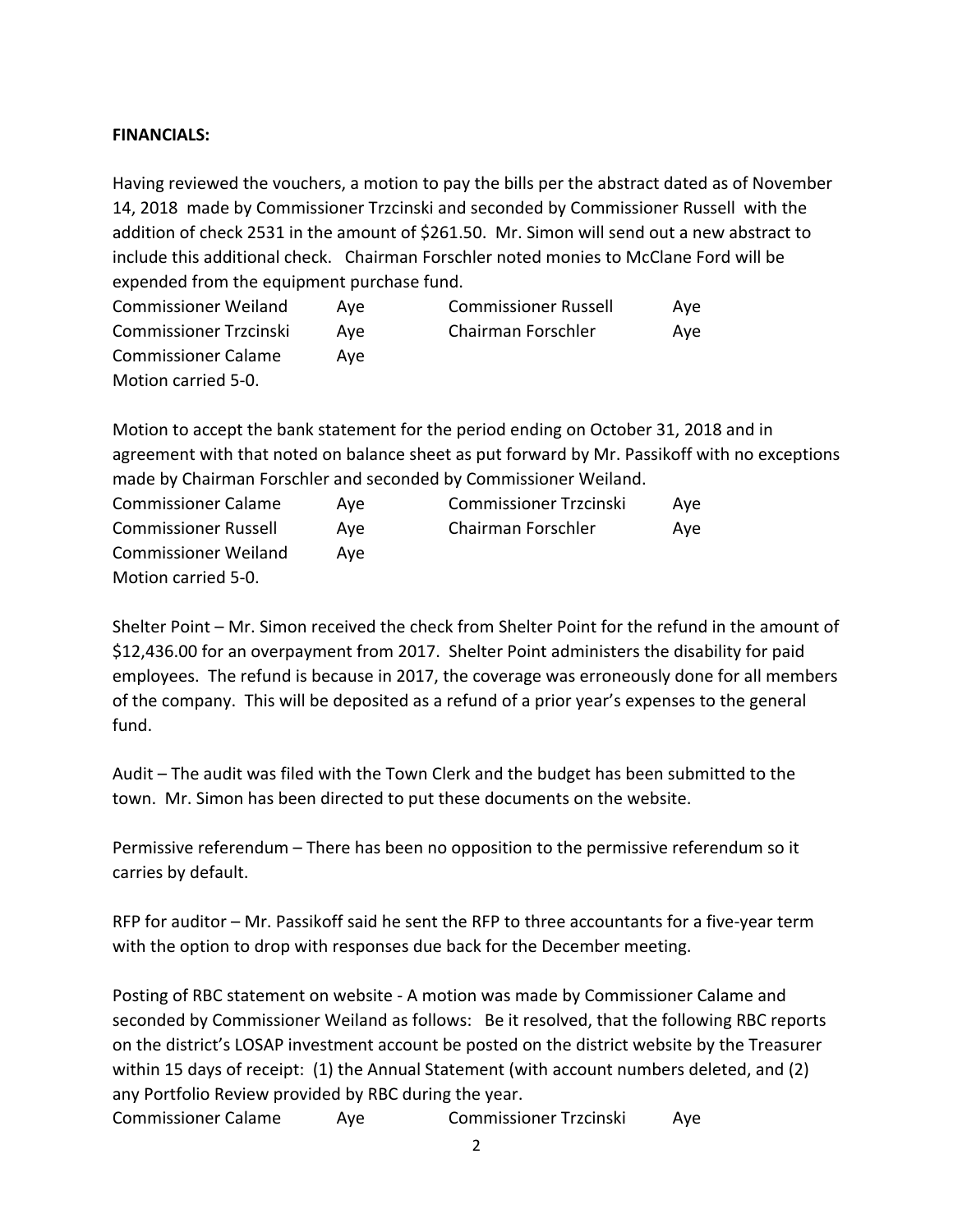Commissioner Russell Aye Chairman Forschler Aye Commissioner Weiland Aye Motion carried 5-0.

Rehab vehicle – Commissioner Weiland said the rehab vehicle tends to go out on mutual aid more than to our own town and asked Chief Estes what the custom is for reimbursement of expenses. Chief Estes said if the rehab vehicle goes out for a mutual aid call, it is totally appropriate to send a restocking bill to the fire department that requested it. Chairman Forschler asked Mr. Simon to itemize what was used in the Pleasant Valley fire so an invoice can be sent to the PV fire department. Mr. Simon will get in touch with Maryanne Thompsett.

**FIRE POLICE:** Tim Odell N/A

**DEPARTMENT**: Monthly calls: 11 for October Year to Date: As of October 31, 2018 - 99 calls

Car 1 - Don Estes

- The satisfaction of OSHA requirements in drills and modules is going very well. There are only a few active members that are going to have to pick it up. On 11/29, the drill for that month will be modulized OSHA to provide the training for those who still need it.
- Regarding the apartments going in on Brookstone, Chairman Forschler said he spoke to the town's zoning person who said this is zoned as a multi-family residence and does not require a change in zoning so he would forward to the planning department. Chief Estes said the building is a death trap and should not be inhabited by humans. Chairman Forschler said we may have to meet with the building inspector or zoning enforcement officer. When asked if this needs to be documented for liability, Mr. MacLeod said the minutes have the discussion. There is no liability for enforcing town or building codes; you are informing the town of a possible problem with public safety.
- Brush truck Hopewell is not able to marry the skid unit. The unit is being shipped and will be here for a time until Hopewell can take care of it in January. We also have to consider the lettering. The truck is down there now getting the flatbed put on.
- The floating pump (that we got the grant for) for the aforementioned vehicle is still back ordered. Chief Estes informed MES that they will lose the sale if we lose the grant. Chief Estes called the forest ranger who justifies the grants and he said this won't be a problem. MES guaranteed the floating pump will be in by December 31.
- Brian Dingee with West Clinton is certified for evoc instruction. He will call when he has a class so we can get the three people here who need the class done.
- The fire response to EMS calls has been tremendous.
- Do we have detail about the last delinquent turn out gear? Chairman Forschler is trying to get ahold of the sheriff's office.
- As recently as last week, Chief Estes requested a sit down with the County to make that map on the board a realization and get district lines squared off better as we now have a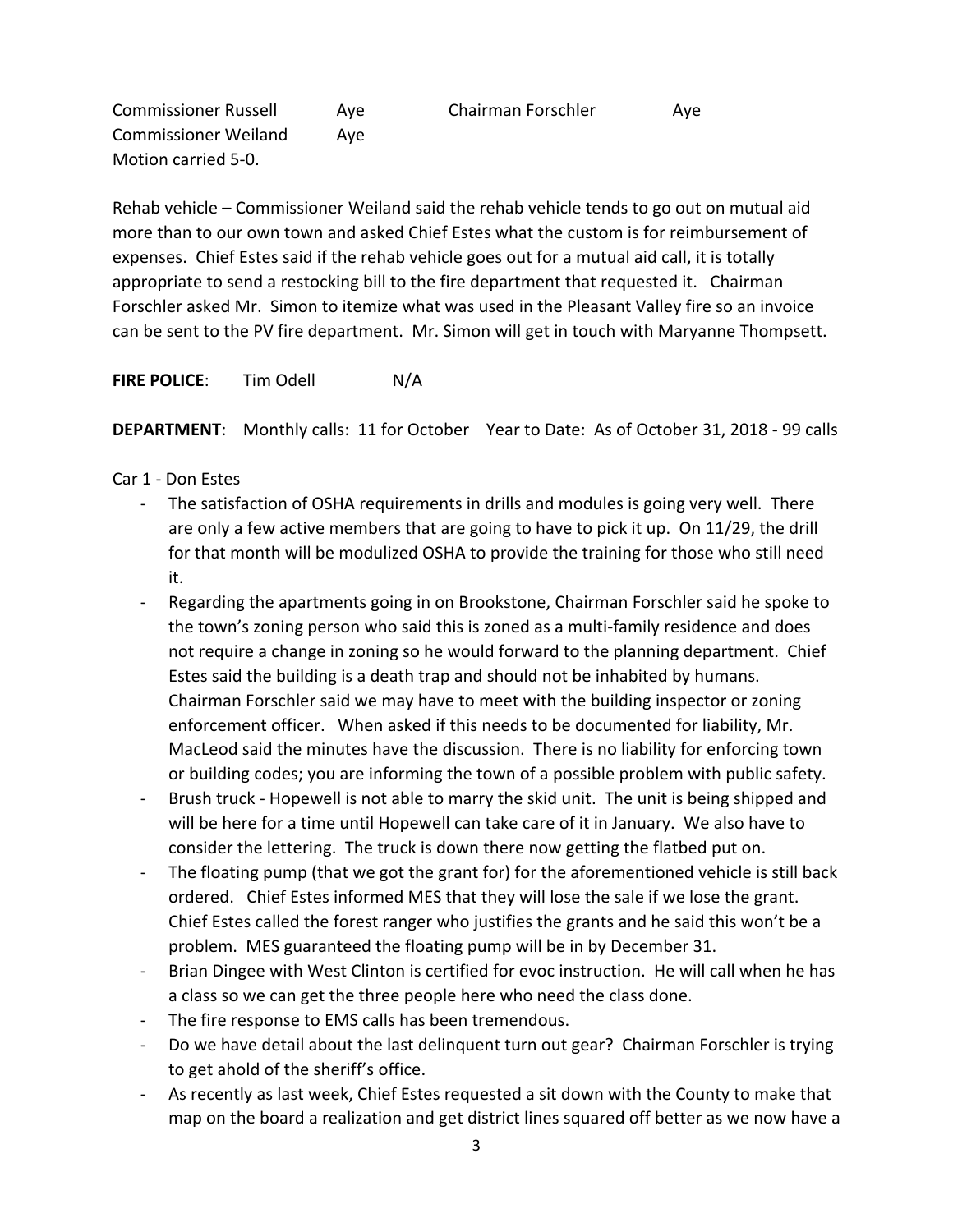MA coverage agreement with West Clinton. County will let him know when they are cleared to do it. It's been six months.

Car 2 – Jim Bathrick

- We received two new SCBA's. We've taken out the oldest packs on the truck and replaced with new ones. Seven new SCBA's are in service. The spare ones we use for training are now stored in the attic as it's a little warmer there.
- David and Chris went through rig inventory on all three rigs. Once completed, we will send the information to Sue and Bob who will print it out.

 $Car 3 – Jim Ruffell N/A$ 

**SUPPORT:** N/A

**RESCUE:** Monthly Calls: 22 dispatches Year to Date: 136 at end of October

Bob Simon - will put the stats on the website. Bob Simon and Sue deHaan are trained as CPR instructors and will be putting two classes together, the first one being November  $27<sup>th</sup>$ .

**Safety** – There will be a safety meeting on November 20<sup>th</sup>.

- The floor mats have been put down to prevent slipping and to keep the carpet cleaner.
- Last month there was a discussion about insufficient support on one side of the trusses. There has been in initial quote from R.E. Buotte Construction for \$1586 which is \$83 dollars above two verbal quotes so Chairman Forschler asked if they would do it for \$1,499.

A motion was made by Chairman Forschler and seconded by Commissioner Calame to authorize \$1,499 for R.E Buotte Construction to fix the trusses.

| <b>Commissioner Weiland</b>   | Ave | <b>Commissioner Russell</b> | Ave |
|-------------------------------|-----|-----------------------------|-----|
| <b>Commissioner Trzcinski</b> | Ave | Chairman Forschler          | Ave |
| <b>Commissioner Calame</b>    | Ave |                             |     |
| Motion carried 5-0.           |     |                             |     |

Electric – There are two quotes: Burlington Contractor for \$1,945.06 and Hitchcock and Company (who installed the generator) for \$1,696.75.

A motion was made by Commissioner Trzcinski and seconded by Commissioner Calame that the Board engage Hitchcock and Company to do the electrical work. This will eliminate the problem of running the cord from inside to outside for the rehab vehicle, and the problem of too many plugs with extension cords in outlets and will include a new LED 4 foot light in the EMT room and a new outlet to plug in the laptop.

| <b>Commissioner Weiland</b>   | Ave | <b>Commissioner Russell</b> | Ave |
|-------------------------------|-----|-----------------------------|-----|
| <b>Commissioner Trzcinski</b> | Ave | Chairman Forschler          | Ave |
| <b>Commissioner Calame</b>    | Ave |                             |     |
| Motion carried 5-0.           |     |                             |     |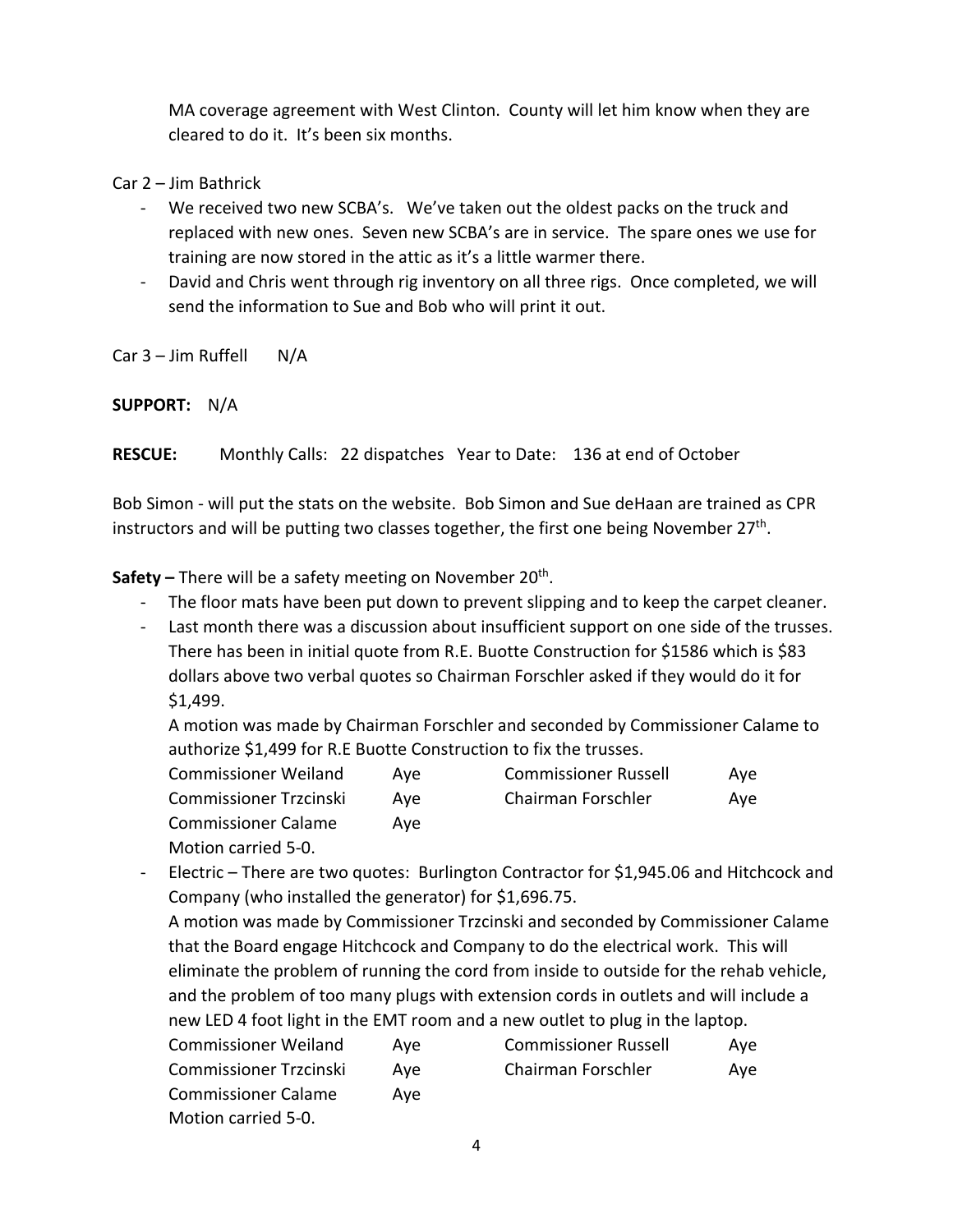Commissioner Trzcinski will contact Hitchcock.

- Front door – Buotte Construction could not commit to a full price but quoted \$58 per hour to look at the door and make the corrections to keep it from binding. That door is a fire exit and can't be jammed.

A motion was made by Chairman Forschler and seconded by Commissioner Calame to authorize Buotte Construction up to \$1,499 to work on the meeting room exit door to preclude the binding issue.

| <b>Commissioner Calame</b>  | Ave | <b>Commissioner Trzcinski</b> | Ave |
|-----------------------------|-----|-------------------------------|-----|
| Commissioner Russell        | Ave | Chairman Forschler            | Ave |
| <b>Commissioner Weiland</b> | Nav |                               |     |
| Motion carried 4-1          |     |                               |     |

- Mold – Commissioner Trzcinski reported that Enviro Check did a NYS qualified inspection with laboratory and testing which cost the District about \$1,000. This report was transmitted to Serve Pro who have quoted \$26,000 to take down the sheetrock for three rooms and the ceiling and back wall. Expediant came in at \$12,496. According to District policy, we need a third quote. The fire police equipment in that room is an insurance claim. ServePro did not break it out. Serve Pro won't clean the fire police equipment, they wanted to replace it. The other company will attempt to clean it. There are two quotes for cleaning the equipment and two quotes to rip out the sheetrock. A third quote is needed for the sheetrock.

A motion was made by Commissioner Weiland and seconded by Chairman Forschler to authorize Commissioner Trzcinski to forward the quotes to the insurance company so they can proceed with the cleaning and/or replacement of the Fire Police equipment.

| <b>Commissioner Calame</b>  | Ave | <b>Commissioner Trzcinski</b> | Ave |
|-----------------------------|-----|-------------------------------|-----|
| <b>Commissioner Russell</b> | Ave | Chairman Forschler            | Ave |
| <b>Commissioner Weiland</b> | Ave |                               |     |
| Motion carried 5-0.         |     |                               |     |

Commissioner Trzcinski said the tear out will be expensive, above \$10,000. Can we consider an alternative such as putting a quarantine on the area, leaving it covered, and sealing it off to keep people away from it? Mr. MacLeod said the liability will still be there but due diligence would decrease it. Chairman Forschler said Commissioner Trzcinski should get the third quote and the Board will make an informed decision at the December meeting.

- Fire Police equipment Commissioner Trzcinski said the two fire police need to be outfitted. All members are outfitted with vests and there are squad helmets they can use. Tim Odell will contact the fire chiefs with what equipment is needed and they will make it happen for under the \$500.
- Physicals Chairman Forschler said at this point, all people who are active or on course to be active for 2019 have had physicals and received clearance from TEK. Interiors need a FIT test; exteriors do not need a FIT test.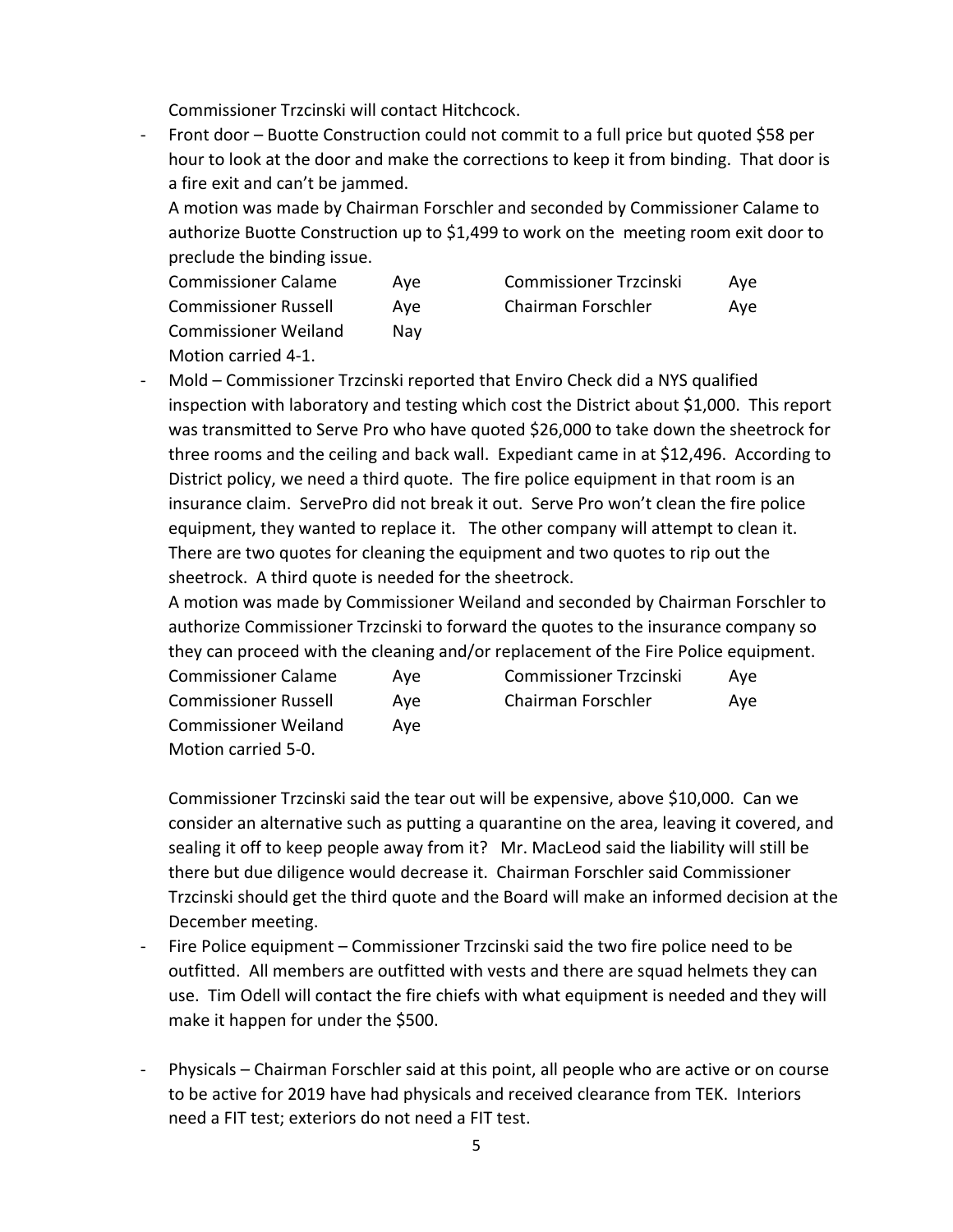## **Membership – Ed Olson**

- Nancy Naim's application will be sent out for a background check.
- Tim Bathrick has re-applied for membership. He is an interior FF. His application will be sent out for the background check and he will get his physical Monday.

## **Old Business:**

- Carpet was cleaned and the bill was paid.
- Bean store The cones are still out there in front of the store to prevent people from parking there. The Board had some discussion about considering a new road or continuing to bring vehicles out by the Bean store. It becomes a safety issue as the new road is not paved and the culvert, guardrail and lack of a paved apron would be an issue. It needs to be paved before it can be used but could be considered down the road. Commissioner Trzcinski will start asking if that road is an authorized access for the property.
- Town of Washington contract Chairman Forschler said his perception is we are at an impasse. We have not heard anything back from Mary Alex or Gary Ciferri. Based on that, Chairman Forschler suggested sending a note to Mary Alex stating since we have not been able to reach an agreement, we will be authorizing the chief as of January 1, 2019 to take us off of first call due to termination of agreement for ambulance calls in that corner of the Town of Washington. We would go to MA for fire. Commissioners Calame and Russell had no objection to that. Commissioner Trzcinski suggested talking to the people - do they want to do something different than that contract. The people in that area do not know what is going on. If they were aware of this, would they lobby the Town of Washington Town Board. This would leave the school, Hickory Hill and Jameson Hill without fire protection. Upton Lake School should contact the Town of Washington. After some discussion, it was agreed that Mr. MacLeod will send the appropriate verbiage to Chairman Forschler who will get the letter to the secretary and Commissioner Trzcinski will provide the names of the impacted people to the secretary. Commissioner Trzcinski will verify Upton Lake is in the impacted area.
- Cancer Insurance Commissioner Trzcinski said it is available now. We need a list of interior current firefighters that have five years certified and a fit test for five years. The sticky part is the initialization physical. The insurance company is saying the initial physical did not have to screen for those cancers, but Mr. MacLeod disagrees with that stating a firefighter would need a physical not showing cancer when service was commenced. The statute says you need a physical upon entry into firefighter service. OPEC said you need it when you become interior. Mr. MacLeod's opinion and advice are self-insurance is a better path to take. He expects changes to the statute will be made in 2019. Worse case exposure is about \$150,000 per individual firefighter. Self-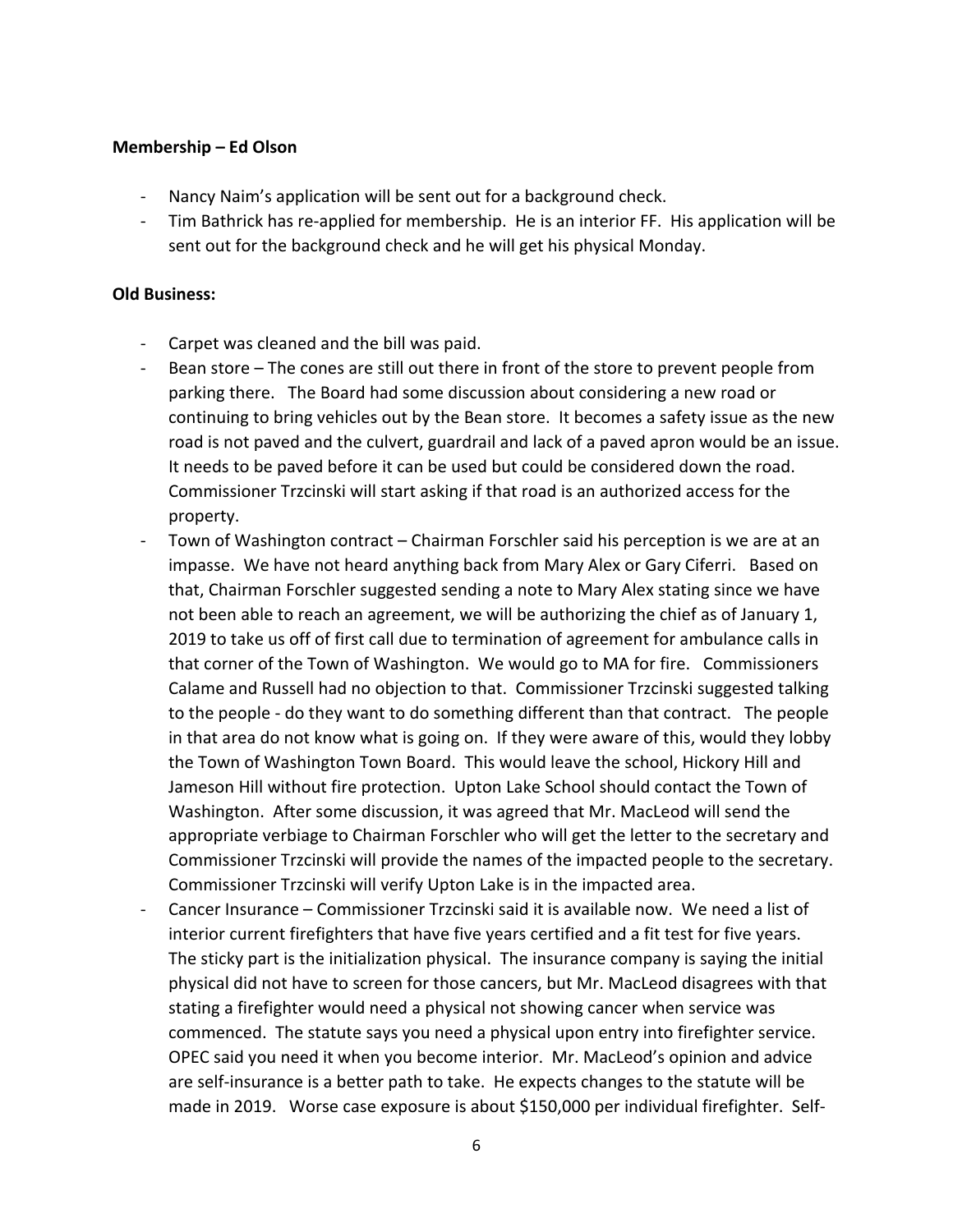insurance would require the Board to pass a resolution stating the intent to self-insure. How you self-insure is up to you – you can put money into an account set aside for cancer insurance payments, maybe \$5,000 a year. There should be no claims for the first five years. This would not be a reserve fund so the account can be rolled over to pay for insurance once the insurance is stabilized. There was some discussion about how a payout for a claim would be handled, possibly by a bond or a lump sum. Commissioner Trzcinski said there is a disability payment also. Chairman Forschler said insurance has been quoted at \$137 per firefighter per year. This is written only for people who enter fire service right now moving forward. Our only exposure would be for people who join right now and we would have to get their blood screened. The exposure would not come into play until five years of interior firefighting. A new firefighter coming in would need a cancer screening but the district would not be liable for five years. The law says you can self-insure. We would need to set money aside for insurance for the next five years. The Board directed Mr. MacLeod to prepare a resolution for the December meeting to self-insure for the year 2019.

- 44/55 waiver – Mr. MacLeod said to exceed the 44/55 ratio requires an application to the state fire administrator. The notice is published in the state register for 60 days. During that time, anyone can object, specifically neighboring fire departments. If they do object, the state administrator can still grant a waiver depending on the difficulty of the fire company to attract personnel and what has been done to attract personnel. He comes down for a public hearing to exceed the rule and then makes a decision based on those three things.

A motion was made by Chairman Forschler and seconded by Commissioner Trzcinski to authorize Mr. MacLeod to submit this application for a waiver to the 44/55 rule. Chairman Forschler said his perception is given the make-up of this department and the active members, the waiver is essential if we want to stay in business. We have members coming from surrounding districts. We have always been on the cusp of being over the limit. Commissioner Russell agreed. Commissioner Trzcinski asked if a letter is sent to all the adjacent fire companies. Mr. MacLeod said in two other instances, the state sent out a letter in one and didn't in the other. Chairman Weiland said once you are granted the waiver to go beyond 44/55, can you go as far as you want in ratio? Mr. MacLeod said yes.

| <b>Commissioner Weiland</b>   | Ave | <b>Commissioner Russell</b> | Ave |
|-------------------------------|-----|-----------------------------|-----|
| <b>Commissioner Trzcinski</b> | Ave | Chairman Forschler          | Ave |
| <b>Commissioner Calame</b>    | Ave |                             |     |
| Motion carried 5-0.           |     |                             |     |

| <b>Commissioner Russell</b> | Aye |
|-----------------------------|-----|
| Chairman Forschler          | Aye |

- Fire District election - is on Tuesday, December 11 from 5 to 9. Nominating petitions are due on November 21.

A motion was made by Chairman Forschler and seconded by Commissioner Calame to authorize Chairman Forschler and Commissioner Russell to mark up the Board of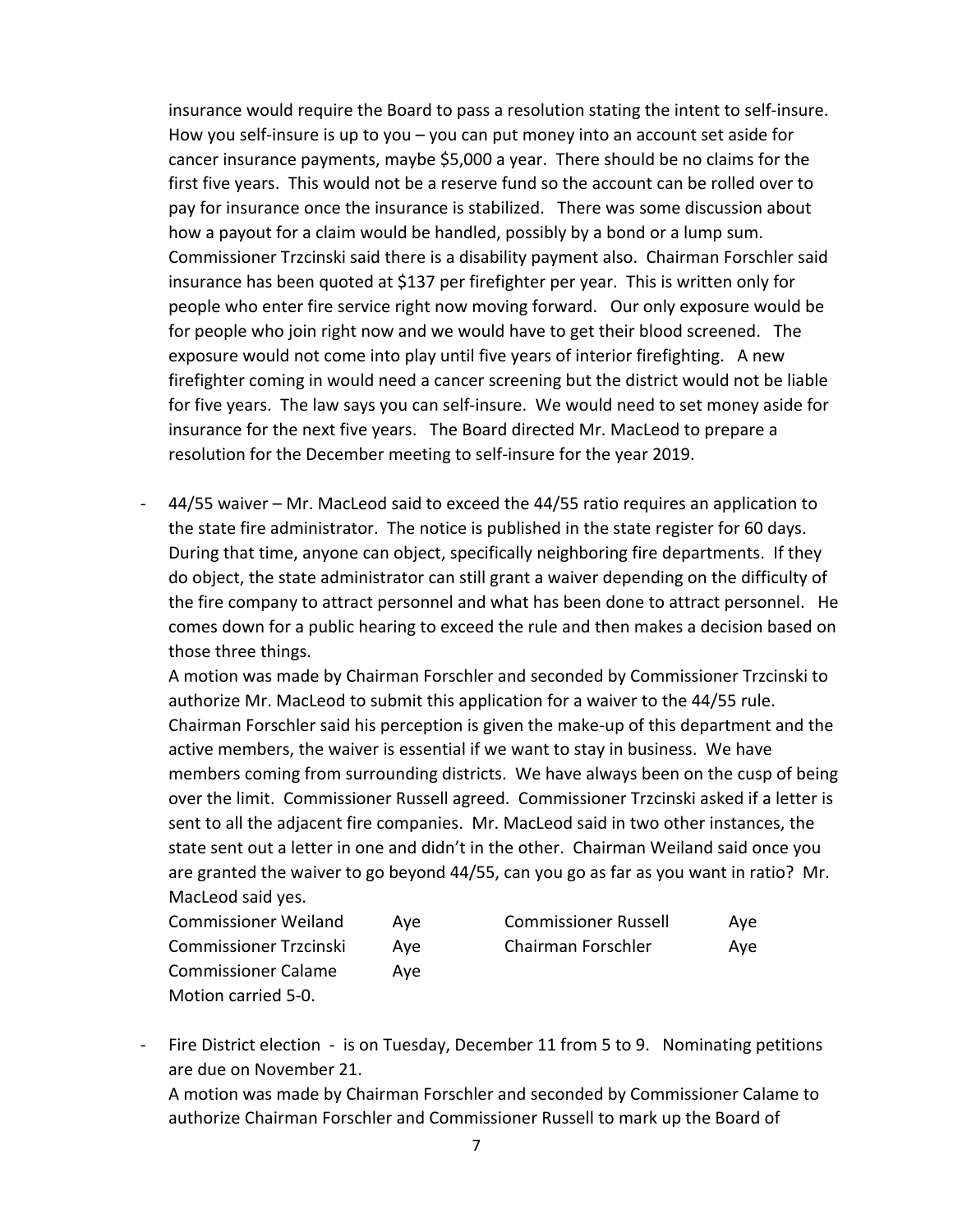Elections registered voter list so the election inspectors can identify people who may not be in the East Clinton Fire District.

| <b>Commissioner Weiland</b>   | Ave | <b>Commissioner Russell</b> | Ave |
|-------------------------------|-----|-----------------------------|-----|
| <b>Commissioner Trzcinski</b> | Ave | Chairman Forschler          | Ave |
| <b>Commissioner Calame</b>    | Ave |                             |     |

Motion carried 5-0. Commissioner Weiland will pick up the ballot boxes.

- ISO letter Commissioner Russell said the ISO people have not received the letter regarding the mutual aid agreement between East and West Clinton. He provided an email address to the secretary who will email it out tomorrow morning.
- Generator on the rehab vehicle Mr. Simon pulled the invoices from Shrek and Camper's World. Crown was the last one and they put a new regulator on. Shrek was in October of 2017 and the bill was \$690.19. Campers World was in March of 2018 and that bill came to \$1,469.62 at which time they changed the oil and gaskets and did some other work. Mr. Simon will give Commissioner Trzcinski the paperwork and he will pursue that.
- VFBL Who does it cover and for what purpose? If you are not an active fire fighter, you are not covered by VFBL. If you are active, you are covered when performing certain activities. Fundraising activities, parades, funerals are covered. If you are playing on a softball team, you are not covered. A retired member who is working a fundraiser is not covered but he is covered with another liability insurance and they can sue the district. Commissioner Trzcinski said this policy does not have workers comp. Active volunteers are considered employees. Chairman Forschler said to Mr. Olson that retired life members need to be made aware of this. We need a policy as to what retired life members can and can't do. Commissioner Calame said the company by-laws address that. Mr. MacLeod said fundraisers are covered by VFBL provided they are authorized by the Board of Fire Commissioners. This board authorizes fundraisers with a blanket motion. Other districts authorize specific fund raisers which is probably the more conservative route to take. You can have a blanket motion for the BBQ, the lobster dinner, fundraisers that happen with regularity, but they need to be enumerated in that motion. If there is something else the company wants to do that was not included in the motion, that should be approved specifically. Mr. Olson was asked to please provide a list of known fundraisers and length of time to the Board by the reorg meeting in January. Mr. Olson needs to let the Board know as parades and other events come up, even if they are off of Fire Department property, so they can be authorized. Commissioner Calame said general liability should cover anyone and guests on site or off site. Commissioner Trzcinski said we also need to know if alcohol is being served.
- District inventory Mr. Simon and Ms. deHaan met with Chief Bathrick on Monday. That information was entered into the Excel program and will be absorbed into the inventory program. Work is continuing.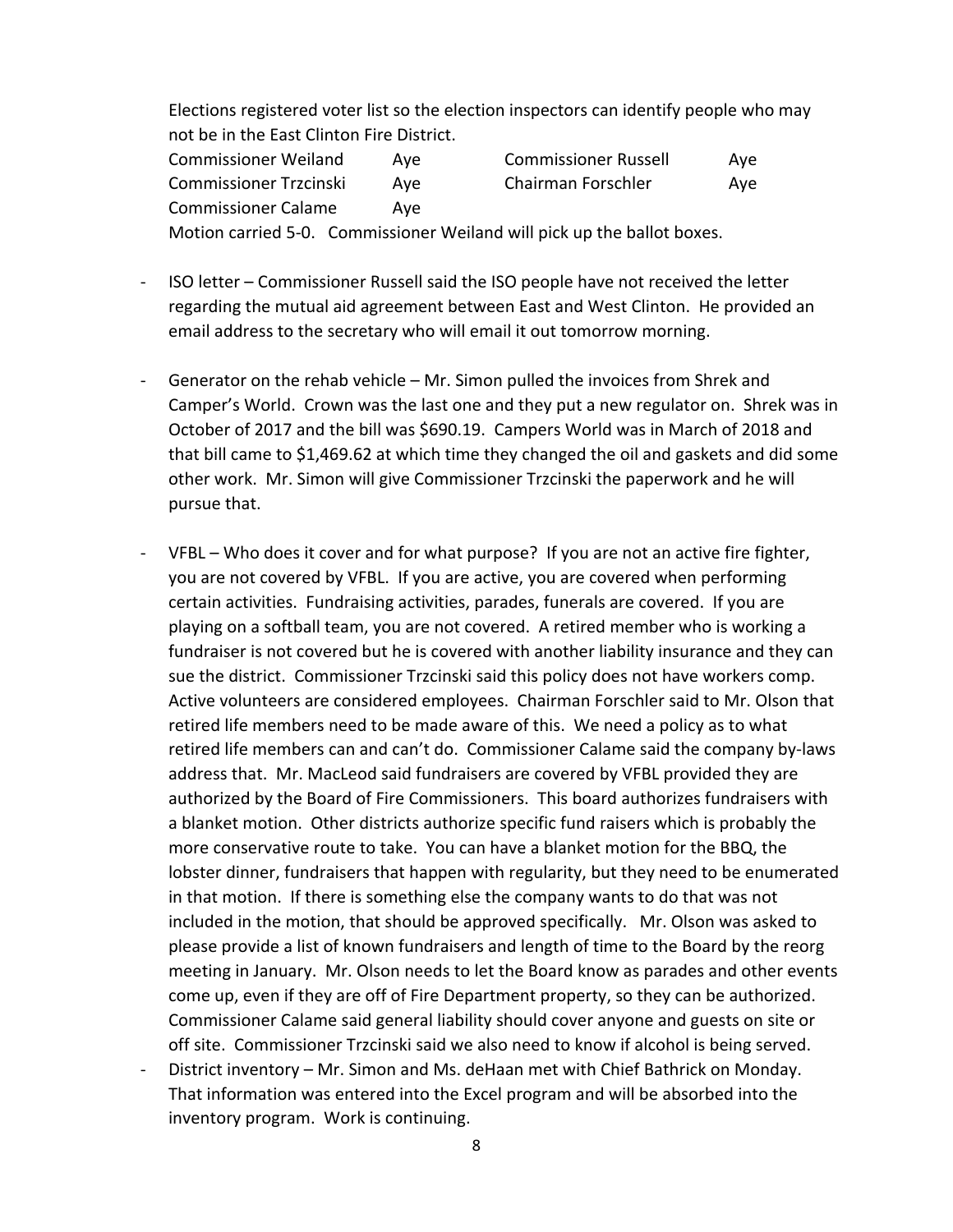- Equipment replacement spreadsheet Chairman Forschler and Chief Estes did a spreadsheet which will be distributed.
- Facility needs Commissioner Calame said it was suggested earlier in the year that Perma was the tool to use to start exploring facility needs. Nothing has happened since then. The safety committee has done good things but we need to get Perma involved. Commissioner Weiland agreed. Commissioner Trzcinski will forward the contact information to Chairman Forschler to get this started. This will provide more information to communicate to the public.
- Occupancy Commissioner Trzcinski has met with town building inspector and he is working on an occupancy number for this room. There is a concern that the door to the active bay can't be used so there is only one entrance and exit. That will limit the occupancy number.
- Equipment inspection Chief Estes will schedule a drill for equipment inspection for December.
- Phone lines All are in agreement that we do not need to pay for cell phone lines on 3870 or 3871. The cost is \$58.00 each per month. 3871 has an iPad which gets Spotted Dog info and GPS if it's working which is handy for the driver and crew. We can't gain access to the locked tablet – Commissioner Trzcinski and Mr. Simon will handle that. We have a missing tablet and are paying for the connection. Mr. Simon has not identified that line yet.

A motion was made by Chairman Forschler and seconded by Commissioner Russell to authorized Bob Simon to call Verizon and cancel the service for those three lines.

| <b>Commissioner Weiland</b>   | Ave | <b>Commissioner Russell</b> | Ave |
|-------------------------------|-----|-----------------------------|-----|
| <b>Commissioner Trzcinski</b> | Ave | Chairman Forschler          | Ave |
| <b>Commissioner Calame</b>    | Ave |                             |     |
| Motion carried 5-0.           |     |                             |     |

- Surplus Apple phones – A motion was made by Chairman Forschler and seconded by Commissioner Weiland to declare these two Apple phones surplus equipment.

| <b>Commissioner Calame</b>  | Ave | <b>Commissioner Trzcinski</b> | Ave |
|-----------------------------|-----|-------------------------------|-----|
| <b>Commissioner Russell</b> | Ave | Chairman Forschler            | Ave |
| <b>Commissioner Weiland</b> | Ave |                               |     |
| Motion carried 5-0.         |     |                               |     |

Chairman Forschler said he needs a new phone. He believes the value of these phones are at \$105 to \$145. Mr. Simon said these phones through Amazon that are refurbished with guarantees are going for about \$100. Through eBay, they go for about \$100 with no guarantee.

A motion was made by Commissioner Weiland and seconded by Commissioner Trzcinski to accept the offer from Chairman Forschler of \$100 for one of the surplus phones

| <b>Commissioner Weiland</b>   | Ave | <b>Commissioner Russell</b> | Ave     |
|-------------------------------|-----|-----------------------------|---------|
| <b>Commissioner Trzcinski</b> | Ave | Chairman Forschler          | Abstain |
| <b>Commissioner Calame</b>    | Ave |                             |         |
| Motion carried 4-0-1.         |     |                             |         |

9